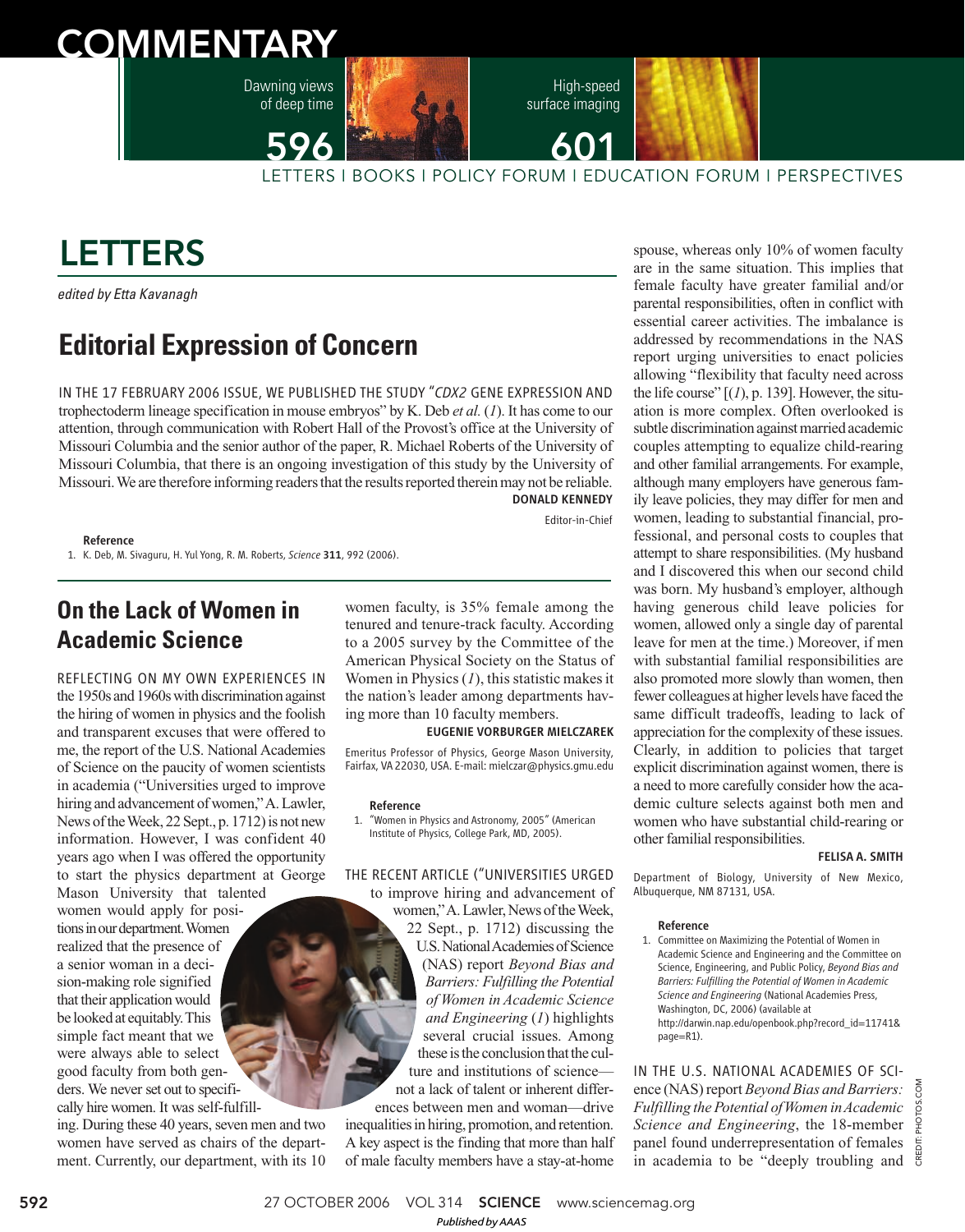Risks in Alzheimer's disease treatments

602



A marine puzzle

607

Who's helping bring the gift of science to everyone?

embarrassing" ("Universities urged to improve hiring and advancement of women," A. Lawler, News of the Week, 22 Sept., p. 1712). Strangely, this 18-member panel does not find the fact that only one of its members was male to be troubling. If underrepresentation equals bias, this panel is biased by its very own criteria. In response to charges of bias, Donna Shalala, who chaired the NAS panel, pointed out to the *New York Times* ( *1*) that the panel that reviewed the report had 10 males on it. On the face of it, that may seem reasonable, yet I am left asking, what if a panel of 17 men and one woman made important and far-reaching recommendations and then referred these recommendations to a gender-balanced committee for "rubber stamp" approval?

There are, in fact, cultural reasons why women are less represented in academia. Academic jobs favor individuals who are able to commit to the long hours that it takes to make it to the top. Many such individuals have stay-at-home spouses. It is a legitimate question to ask why women are so much more likely to leave the career path for the homefront. The data-driven conclusion is that women, even in higher-income brackets, tend to be married to men that make even more money on average than they do ( *2*). This economic differential makes it unlikely that, when it comes time to raise children, the husband will be the one to stay home with the children. If we are really serious about recruiting women to academia, we must give female scientists honest advice. Perhaps rather than reflexively blaming every gender difference on "bias," we should be telling women to marry a man who makes less money than she does. It may be strong medicine, but recruiting the best talent demands that we examine all of the potential causes of gender imbalance.

#### GEORGE GORDON ROBERTS

Department of Physiology, Wayne State University, Detroit, MI 48201, USA.

#### References

- 1. C. Dean, "Bias is hurting women in science, panel reports," *N.Y. Times*, 19 Sept. 2006, p. A22.
- 2. U.S. Census Bureau, Current Population Survey 2006 Annual Social and Economic Supplement, FINC-05 (available at http://pubdb3.census.gov/macro/032006/ faminc/new05\_001.htm).

# **Property Rights and Ocean Governance**

IN THEIR INSIGHTFUL POLICY FORUM "REsolving mismatches in U.S. ocean governance" (4 Aug., p. 617), L. B. Crowder and colleagues identify several key weaknesses in oceans governance. They propose "ocean zoning" to replace the current "mismatched and fragmented approaches" and ad hoc decision-making, and they provide insights into present spatial and temporal governance mismatches. To these insights can be added a third mismatch—property rights.

The importance of well-defined property rights in the success of natural resource governance (ocean- or land-based) is well recognized, as is the impact of mismatches (*1–3*). When mismatched property rights distributions occur, the result can be as fragmenting as those described by Crowder *et al.*

Property rights are not a unitary concept, but rather a bundle of separable rights that can be split or shared in different ways. Ostrom and Schlager ( *4*) break property rights into a grouping of operational-level rights, including access (right to enter), withdrawal (right to extract), management (right to regulate use), exclusion (right to deny access), and alienation (right to sell, lease, or transfer).

Coastal fisheries resource management in New Zealand illustrates how conflicting property rights distributions can result from ad hoc decision-making [see Supporting Online Material ( *5*)], yielding a pattern of fragmentation similar to that described by Crowder *et al.* Five sectors are shown, with each having a distinct bundle of rights. Property rights also can have spatial and quantitative distributions.

Unintended conflicts can result. For example, commercial fishers' right to a certain catch size can be diluted by their inability to fish in new marine reserves, resulting in greater harvesting pressure and subsequent quota cuts for stocks outside the new reserve. Here the conflict between spatially and quantitatively defined rights leads to a diminution in the value of the quantitatively defined right. In addition, poorly defined property rights



As a child I got very interested in space travel. When I was six my father gave me some books on rockets and stars. And my universe suddenly exploded in size because I realized those lights in the sky I was looking at were actually places.

I wanted to go there. And I discovered that science and technology was a gift that made this possible. The thrill of most Christmas presents can quickly wear off. But I've found that physics is a gift that is ALWAYS exciting.



I've been a member of AAAS for a number of years. I think it's important to join because AAAS represents scientists in government, to the corporate sector, and to the public. This is very vital because so much of today's science is not widely understood.

I also appreciate getting Science because of the breadth of topics it covers.

Jim Gates is a theoretical physicist and professor at the University of Maryland. He's also a member of AAAS.

See video clips of this story and others at www.aaas.org/stories



www.sciencemag.org **SCIENCE** VOL 314 27 OCTOBER 2006 593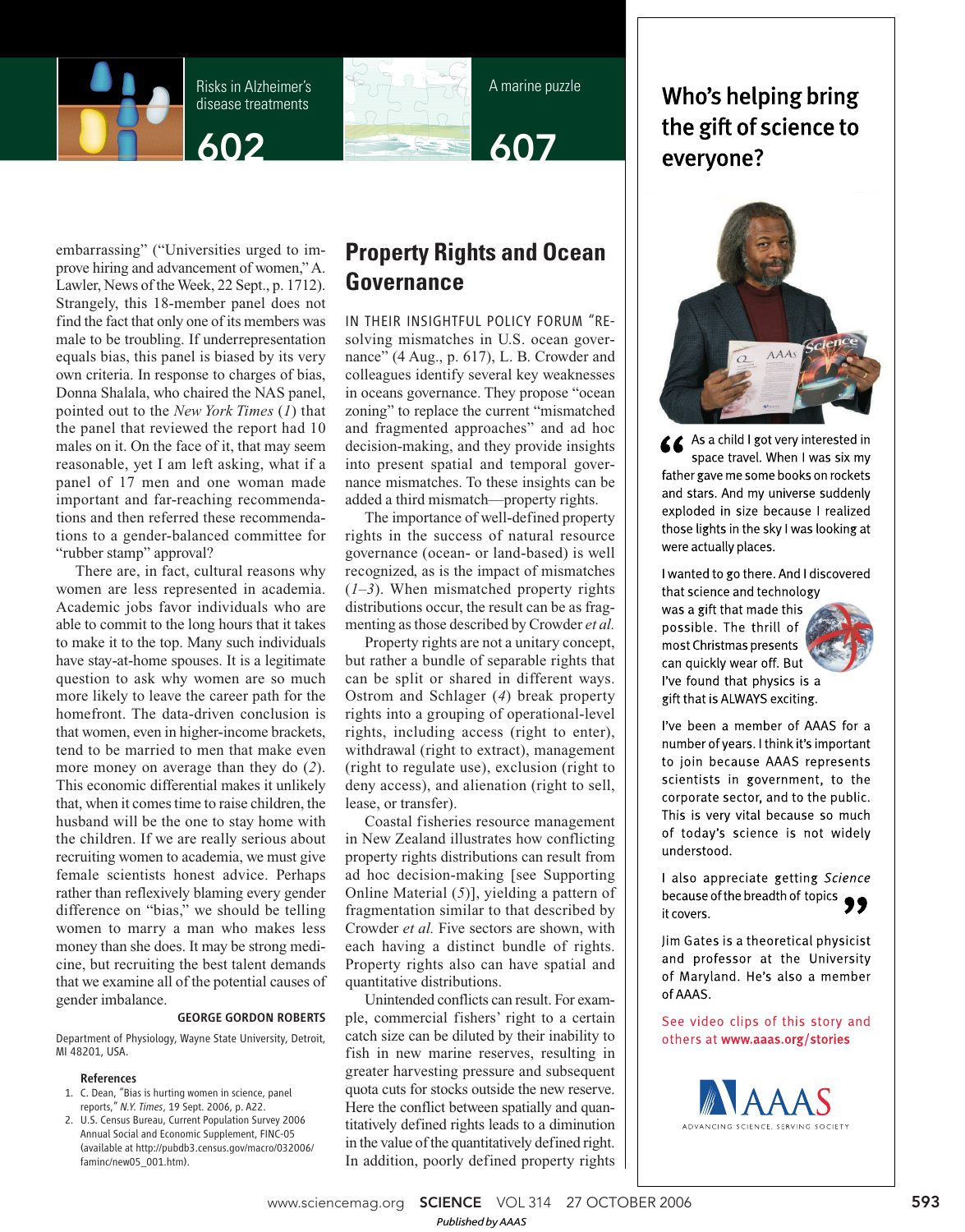# **LETTERS**

may on occasion be preferred. Recreational fishers have actively fought efforts to define their property rights, perhaps believing that poorly defined rights (but strength at the ballot box) protect their interests.

Property rights are critical to strong natural resource governance regimes. Explicitly including each sector's property rights in ocean zoning would further strengthen the proposed governance approach.

#### TRACY YANDLE

Department of Environmental Studies, Emory University, Atlanta, GA 30315, USA. E-mail: tyandle@emory.edu

#### References

- 1. G. D. Libecap, *Contracting for Property Rights* (Cambridge University Press, New York, 1989).
- 2. S. S. Hanna *et al.*, *Rights to Nature: Ecological, Economic, Cultural, and Political Principles of Institutions for the Environment* (Island Press, Washington, DC, 1996).
- 3. E. Ostrom *et al.*, *Science* 284*,* 278 (1999).
- 4. E. Ostrom, E. Schlager, in (*2*), pp. 127–156.
- 5. Supporting Online Material at
	- www.sciencemag.org/cgi/content/full/314/5799/593/DC1.

### **Response**

YANDLE COMMENTS THAT CONFUSED PROPerty rights in the sea can also produce fragmentation and mismatches. Of course, a comprehensive system of ocean zoning must specify the rights and obligations of users within each zone. Some activities within a particular zone may occur by right, while others may be allowed only by permit (*1*).

Fundamentally, ocean governance must rest on a clear distinction between imperium (the exercise of authority) and dominium (property rights) (*2*), a distinction ignored by Yandle. The oceans and their resources are predominately common property held in trust for the people and managed for the benefit of the public by governments of coastal nations (*3–5*). U.S. courts sometimes slide perilously close to the idea of the seas as private or public property, but more often, they call on the government to exercise its trust responsibility (*3*). Further, prominent scholars of ocean law have discussed priority rules applicable to resolving conflicts over the use of ocean trust resources (*6–8*).

# Letters to the Editor

Letters (~300 words) discuss material published in *Science* in the previous 6 months or issues of general interest. They can be submitted through the Web (www.submit2science.org) or by regular mail (1200 New York Ave., NW, Washington, DC 20005, USA). Letters are not acknowledged upon receipt, nor are authors generally consulted before publication. Whether published in full or in part, letters are subject to editing for clarity and space.